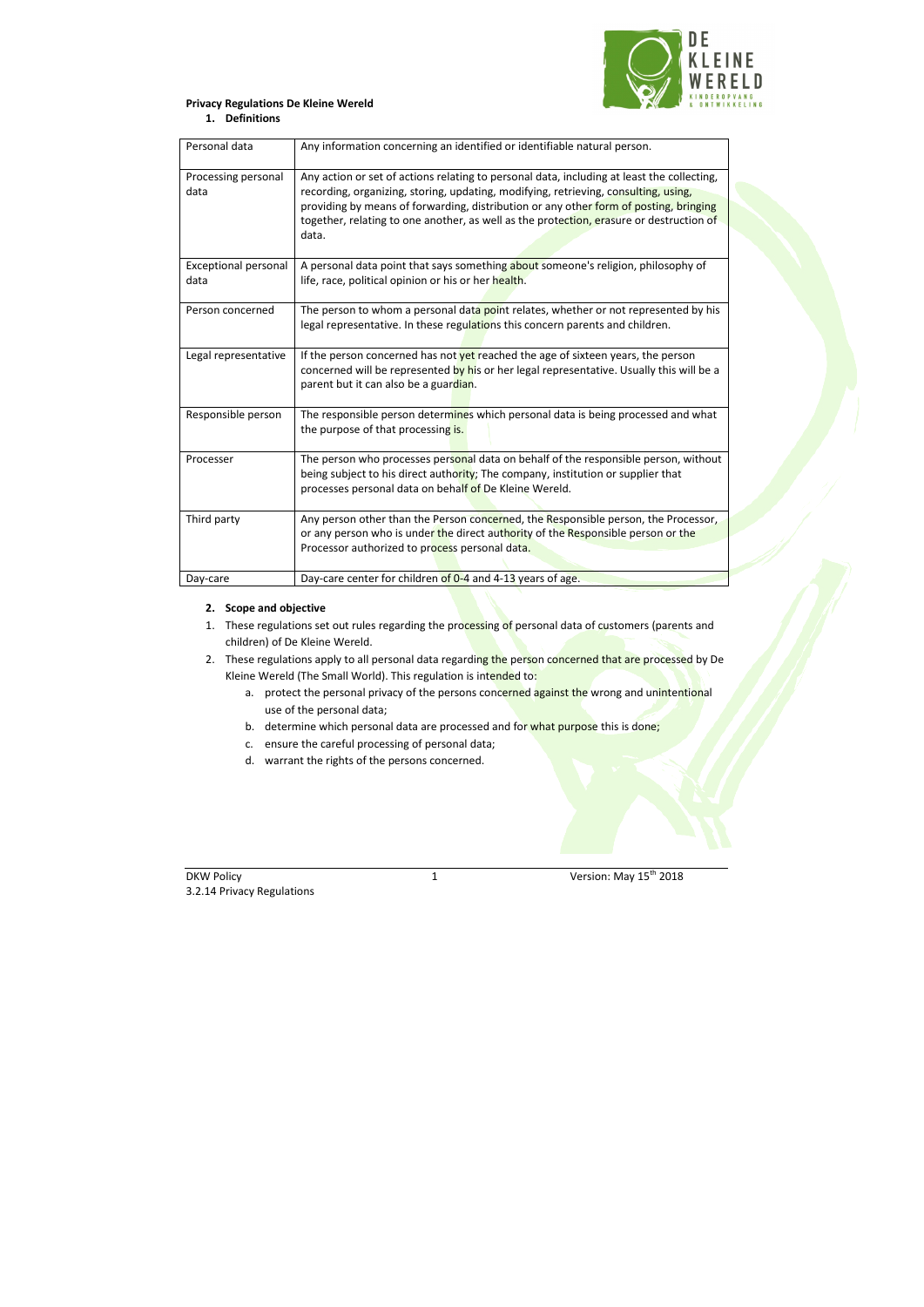

# **3. Objectives of the processing of personal data**

In the processing of personal data, De Kleine Wereld complies with the relevant legislation, including the General Data Protection Regulation (AVG). The processing of personal data takes place with the objective of:

a. providing care and performing the related administration and invoicing;

Personal data will only be used to the extent that such use is compatible with the specified purposes of the processing. De Kleine Wereld does not process more data than is necessary to achieve those established goals.

- b. linking the provided childcare hours to the childcare allowance by the Tax Service;
- c. handling disputes and having auditing executed by the accountant;
- d. implementing or applying any other law.

# **4. Purpose binding**

# **5. Types of personal data**

The categories of personal data used by De Kleine Wereld are listed in Appendix 1.

- a. Permission: in cases where the person concerned has given his unambiguous consent to the processing.
- b. Agreement: in cases where the data processing is necessary for the execution of an agreement to which the person concerned is a party, or for the taking of pre-contractual measures in response to a request from the person concerned and which are necessary for concluding an agreement.
- c. Legal obligation: in cases where the data processing is necessary to comply with a legal obligation to which De Kleine Wereld is subject.
- d. A vital interest.
- e. Statutory task: in the event that the data processing is necessary for the proper performance of a statutory task by the relevant administrative body or the administrative body to which the data are provided.
- f. Legitimate interest.

# **1. Legal grounds for processing**

Processing of personal data only takes place based on the following legal grounds:

# **2. Retention periods**

De Kleine Wereld will not store the data any longer than is necessary for the fulfilment of the purpose for which they were obtained, unless there is another legal obligation that makes it mandatory to retain the data for a longer period of time. See Appendix 2 for an overview of the retention periods.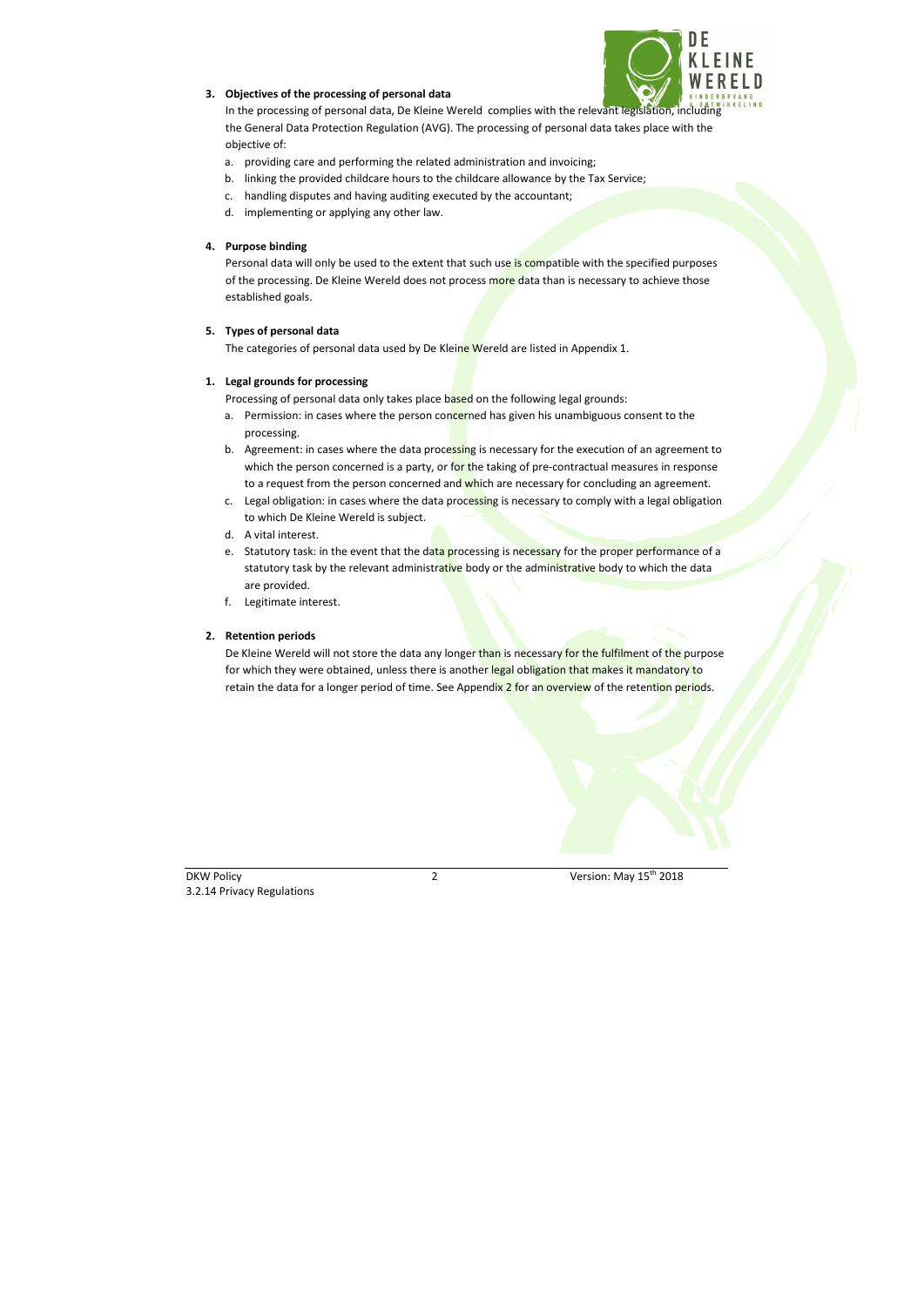### **3. Access**



De Kleine Wereld will only grant access to the personal data entered in the records and systems of Kleine Wereld to:

- a. employees who are entitled to access because of their position at the De Kleine Wereld (The Small World);
- b. the Processor authorized to process personal data;
- c. third parties that must be granted access by virtue of the law, whereby access is only granted to the data to which access must be granted by law.

# **4. Security and confidentiality**

- a. De Kleine Wereld takes appropriate technical and organizational security measures to prevent the personal data from being damaged, lost or unlawfully processed. The measures are also aimed at preventing unnecessary collection and further processing of personal data.
- b. De Kleine Wereld ensures that employees have no further insight in, or access to the personal data than that which is strictly necessary for the proper performance of their work.
- c. The security measures take into account the current state of technical development and the costs of implementation. In addition, De Kleine Wereld takes into account the actual risks that may apply to the processed personal data.
- d. Anyone who is involved in the implementation of these regulations, and as a result of that, gains access to personal data that are confidential or must be kept secret (such as, for example, healthcare data), and for whom a duty of confidentiality does not already apply by virtue of an occupation, position or statutory provision, is obliged to maintain the confidentiality of these personal data.

When there is a legal obligation to do so, De Kleine Wereld can provide the personal data to third parties. The provision of personal data to third parties can also take place after permission from the person concerned has been obtained.

For the use of personal data in social media, separate agreements have been made in the 'code of conduct' of De Kleine Wereld (The Small World).

# **5. Providing data to third parties**

## 6. **Social media**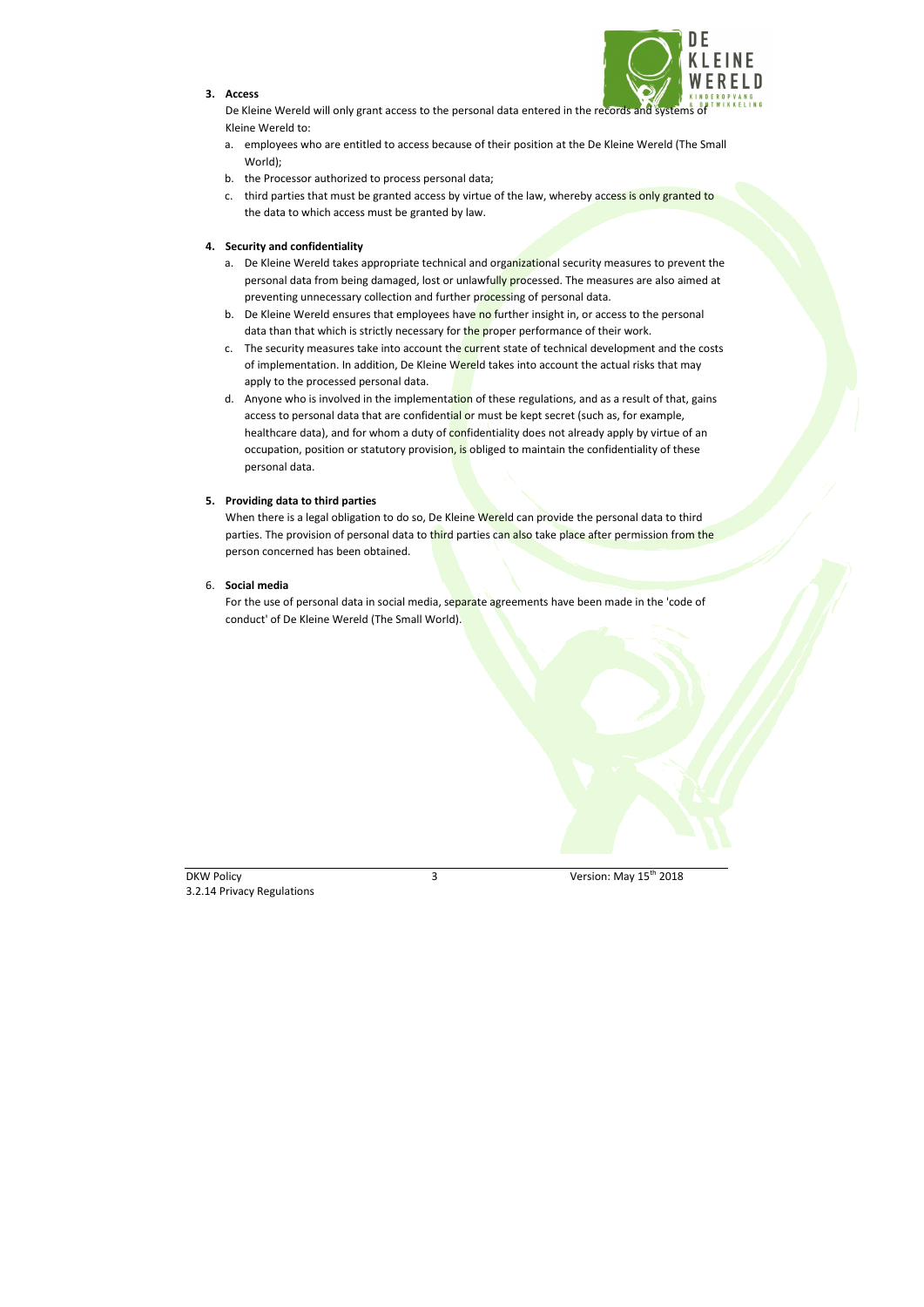

## **7. Rights of the persons concerned**

The AVG gives the person concerned a number of rights. De Kleine Wereld recognizes these rights and acts in accordance with these rights.

| Access and transfer | Every person concerned has the right to inspect and transfer the personal data<br>processed by De Kleine Wereld that relate to him / her. De Kleine Wereld may<br>attach a cost price of a maximum of € 5 to comply with this request. If the request |
|---------------------|-------------------------------------------------------------------------------------------------------------------------------------------------------------------------------------------------------------------------------------------------------|
|                     | is rejected, no costs will be charged. The Small World may ask for a valid proof of                                                                                                                                                                   |
|                     | identity to verify the identity of the applicant.                                                                                                                                                                                                     |
| Correction,         | The person concerned can make a request for the correction, addition, removal                                                                                                                                                                         |
| supplementation,    | or protection of his personal data, unless this proves impossible or would require                                                                                                                                                                    |
| removal and         | an unreasonable effort.                                                                                                                                                                                                                               |
| shielding           |                                                                                                                                                                                                                                                       |
| Protest             | Insofar as De Kleine Wereld uses personal data on the basis of Article 6 (e) and (f),                                                                                                                                                                 |
|                     | the person concerned may oppose the processing of personal data on the basis of                                                                                                                                                                       |
|                     | his personal circumstances.                                                                                                                                                                                                                           |
| Response period     | De Kleine Wereld must respond favourably in writing within a period of 4 weeks                                                                                                                                                                        |
|                     | after the receipt of a request or must reject it in writing, with a motivation. De                                                                                                                                                                    |
|                     | Kleine Wereld may inform the person concerned that more time is needed and                                                                                                                                                                            |
|                     | extend the above period by a maximum of 4 weeks.                                                                                                                                                                                                      |
| Implementing the    | If the request of the person concerned is honoured, De Kleine Wereld will ensure                                                                                                                                                                      |
| request             | that the requested changes are implemented as soon as possible.                                                                                                                                                                                       |
| Withdrawal of       | Insofar as prior permission is required for the processing of personal data, this                                                                                                                                                                     |
| permission          | permission may be revoked at any time by the legal representative.                                                                                                                                                                                    |
|                     |                                                                                                                                                                                                                                                       |

- a. De Kleine Wereld informs the person concerned about the processing of his / her personal data. If the type of processing requires this, De Kleine Wereld will inform each person concerned about the details of that processing separately.
- **b.** De Kleine Wereld will inform the person concerned in general terms about the agreements made with third parties and processors who receive personal information about the person concerned, as well.

- a. If you are of the opinion that the actions or inactions of De Kleine World are not in accordance with the AVG or as it is elaborated in these regulations, then you should turn to the management of De Kleine Wereld (The Small World).
- b. In accordance with the AVG, the person concerned may also turn to the judge or to the Dutch Data Protection Authority.

## **8. Transparency**

## **9. Complaints**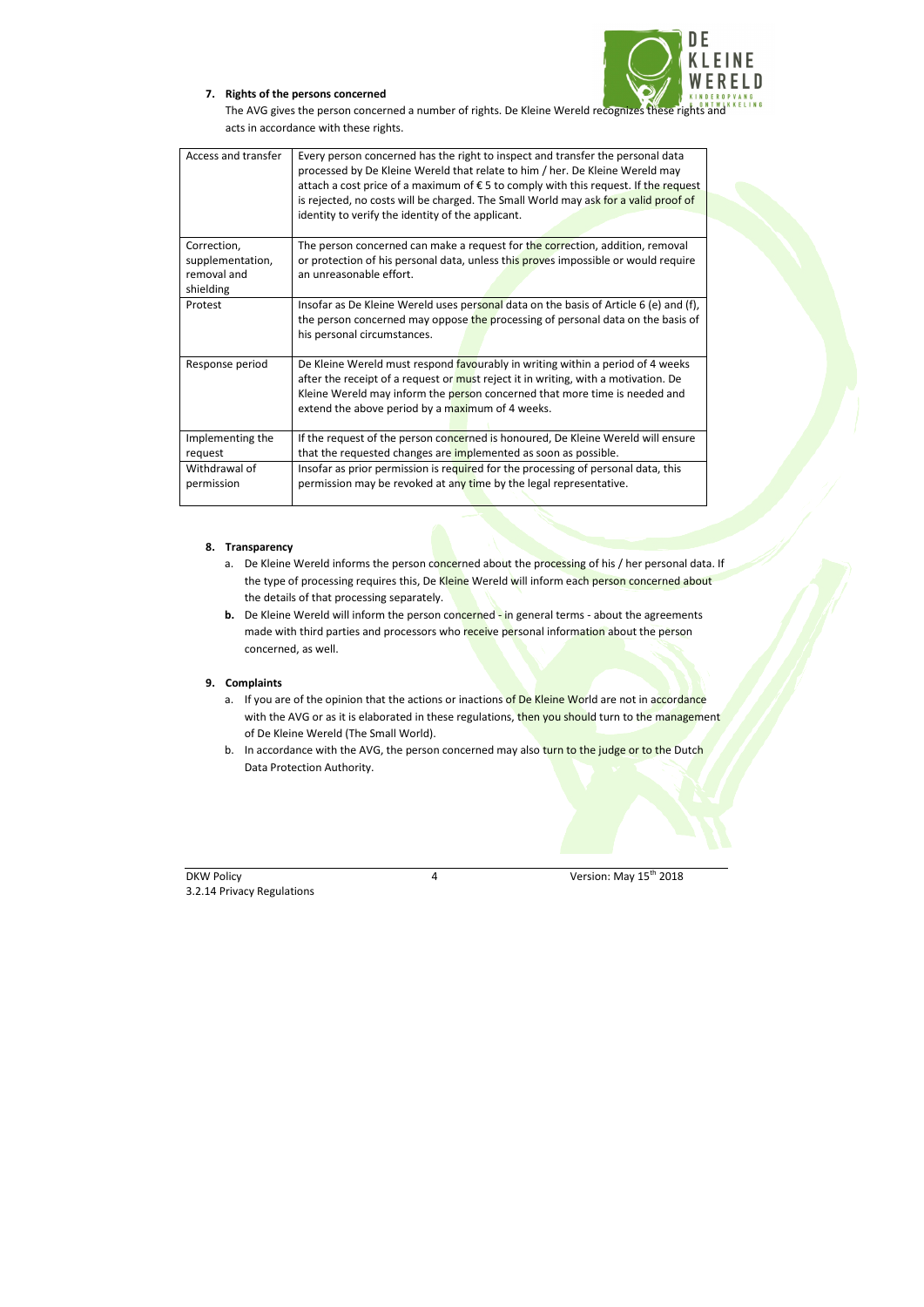### **10. Unforeseen situations**

If a situation arises which is not described in these regulations, the responsible person will necessary measures.



#### **11. Alterations to the regulations**

These regulations are to be referred to as "the Privacy Regulations" of De Kleine Wereld and take effect on 15 May 2018.

These (draft) regulations are established by the responsible person after consultation with the Central Committee of Parents. The responsible person will make these regulations public via the internet. The responsible person has the right to amend these regulations after approval by the Central Committee of Parents.

### **12. Final provisions**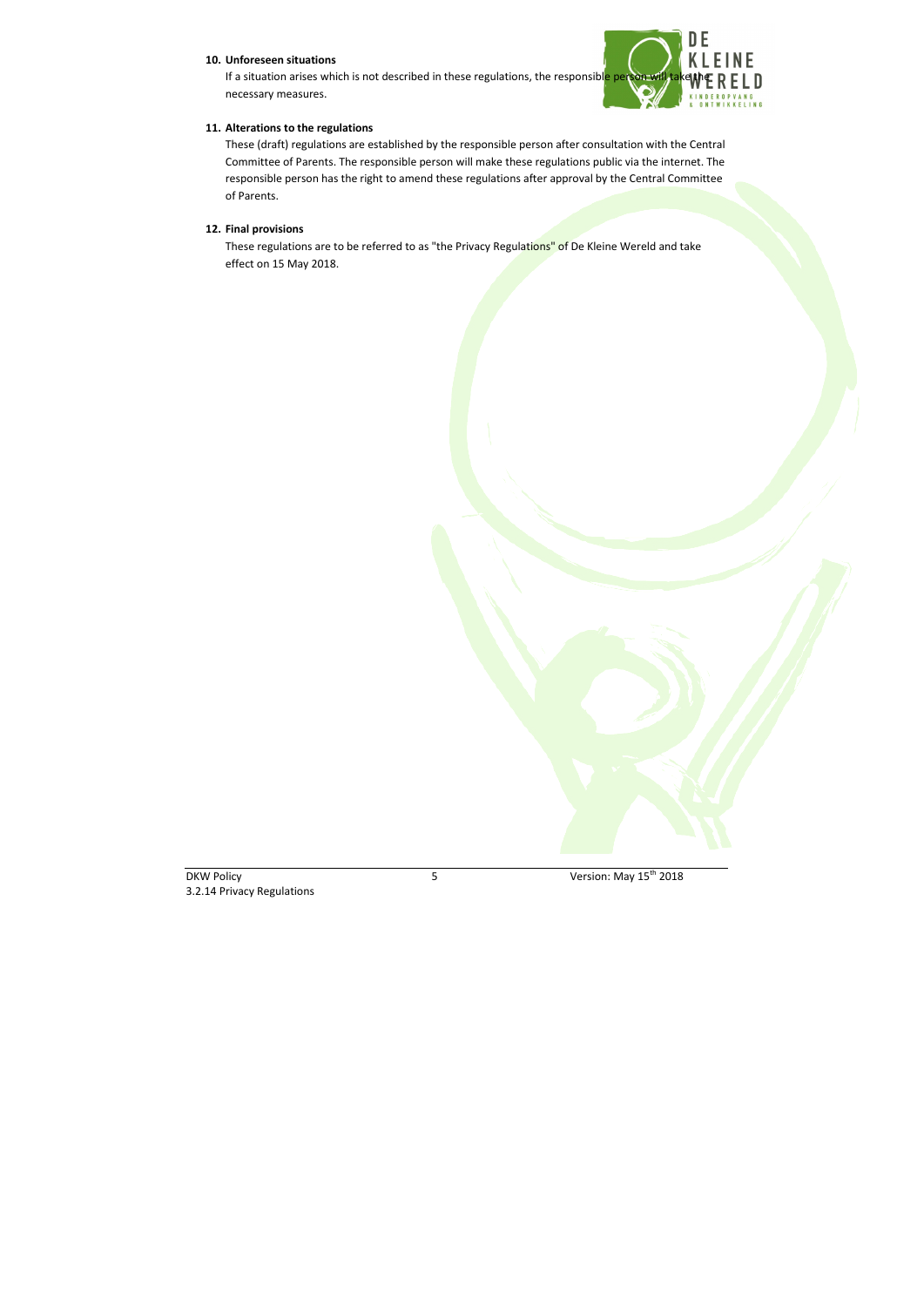#### **Appendix 1**

#### **Categories of personal data processed within De Kleine Wereld (The Small World)**



#### **1. Children**

No personal data of a customer will be processed other than:

- a. name, first names, initials, gender, date of birth, address, postcode, place of residence;
- b. citizens service number;
- c. nationality and place of birth;
- d. data that are necessary for the health or well-being of the child;
- e. data concerning the religion or philosophy of life of the child, insofar as these are necessary for the day care practice;
- f. f. data on the development of children relevant to the course of the day care practice;
- g. data related to calculating, recording and collecting the childcare allowance;
- h. data other than those included in a through i, of which the processing is required as a result of the application of a statutory regulation or of which the processing is necessary with a view to the application of a statutory regulation.

- a. a. name, first names, initials, titles, gender, date of birth, address, postal code, place of residence, telephone number and similar data intended for communication purposes;
- b. citizens service number;
- c. nationality and place of birth;
- d. relation to the child;
- e. marital status

#### **2. 2. Parents, guardians, caretakers of children**

No personal data of parents, guardians and caretakers of children are processed other than:

#### **3. Employees**

No personal data of employees are processed other than:

- a. name, first names, initials, title, gender, date of birth, address, postal code, place of residence, telephone number, e-mail account and similar data required for communication, as well as bank and giro account number of the person concerned;
- b. an employee number that does not contain any information other than that referred to under a;
- c. nationality and place of birth;
- d. data as referred to under a, of the parents, guardians or caretakers of underage employees;
- e. data concerning courses followed and courses to be followed, training and internships;
- f. information concerning the position or the former position, as well as the nature, content and termination of the employment;
- g. information relevant to the administration of the presence of the persons concerned at the place where the work is performed and their absence in connection with leave, reduction of working hours, childbirth or illness, with the exception of data regarding the nature of the illness;
- h. data that are recorded in the interests of the persons concerned in view of their working conditions;
- i. i. data, including data concerning family members and former family members of the persons concerned, which are necessary with a view to an agreed employment condition;
- j. data involving the organizing of the personnel assessment and of career counselling, insofar as these details are known to the persons concerned;
- k. data other than those included in a through j, of which the processing is required as a result of the application of a statutory regulation or of which the processing is necessary with a view to the application of a statutory regulation.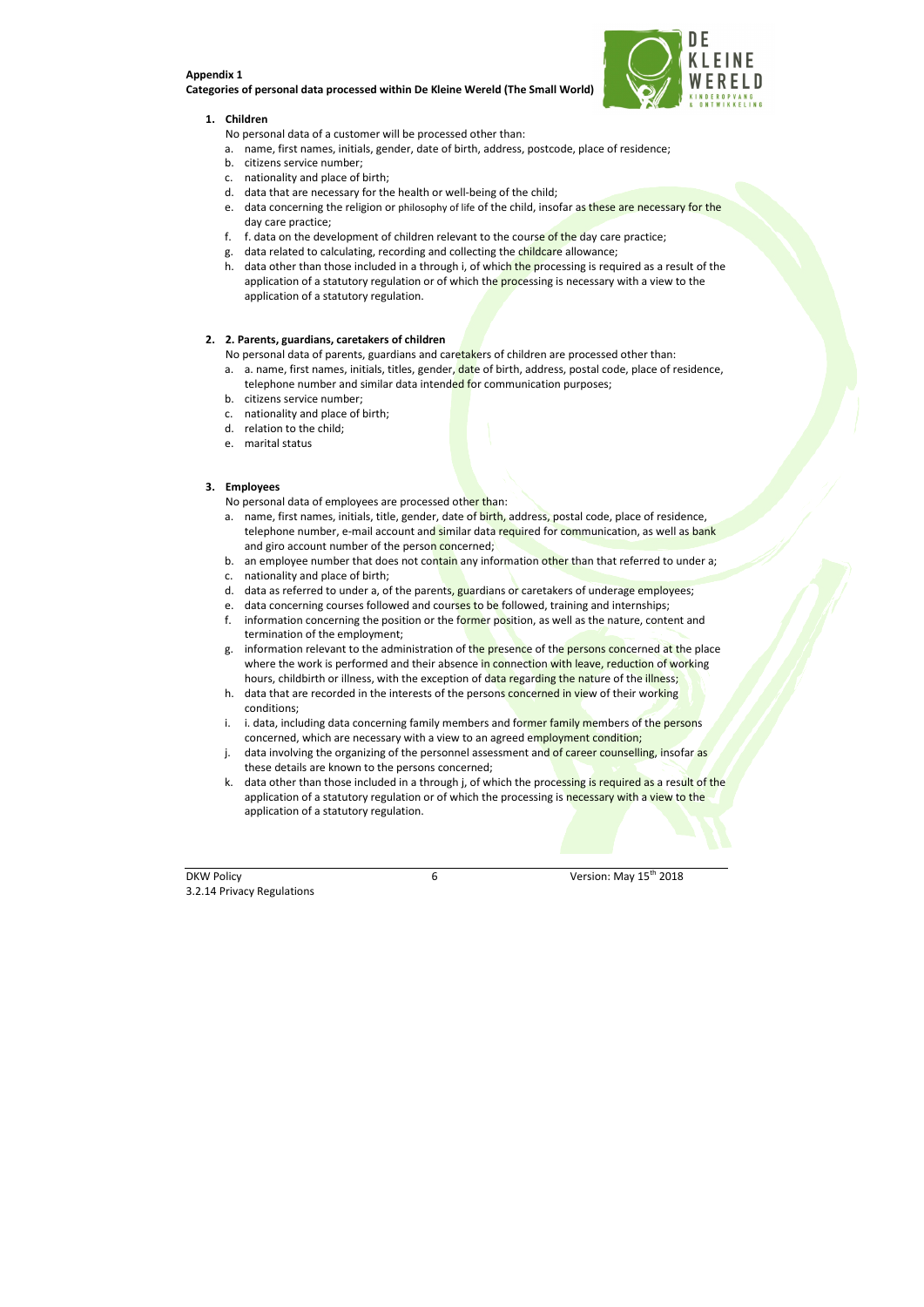# **4. Job Applicants**

- a. name, first names, initials, title, gender, date of birth, address, postal code, place of residence, telephone number, e-mail account and similar data required for communication, as well as bank and giro account number of the person concerned;
- b. an employee number that does not contain any information other than that referred to under a;
- c. nationality and place of birth;
- d. data concerning courses followed and courses to be followed, training and internships;
- e. information regarding the job to which was applied;
- f. information on the nature and content of the current employment and on its termination;
- g. information on the nature and content of previous employment and on its termination;
- h. other information with respect to job performance, which has been provided by the person concerned or that is known to him or her;
- i. data other than those included in a through i, of which the processing is required as a result of the application of a statutory regulation or law, or of which the processing is necessary with a view to the application of a statutory regulation or law.



No personal data of job applicants will be processed other than: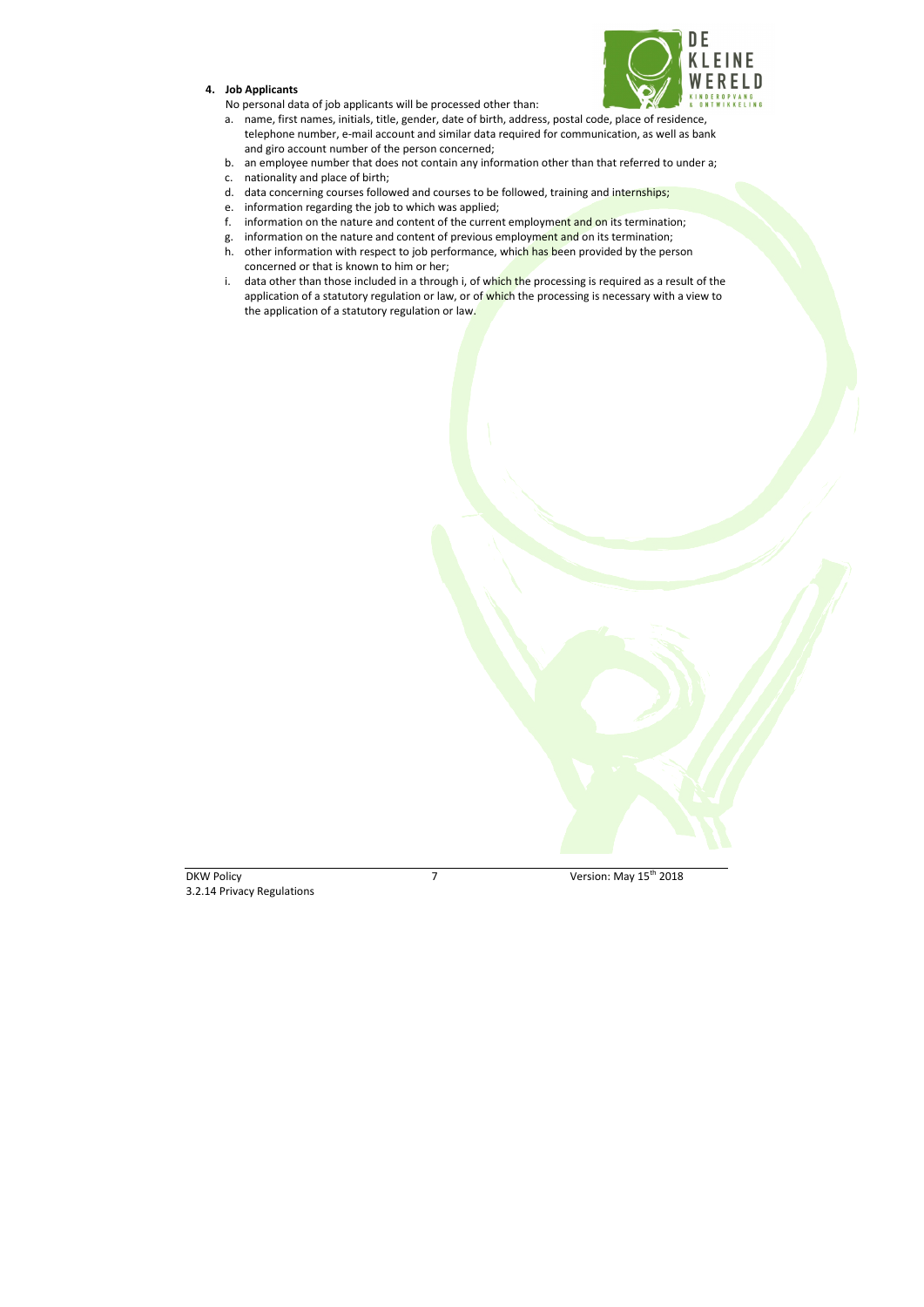# **Appendix 2 Registration of personal data: Administration of clients**



| Type of data and the purpose of the data<br>Name address and place of residence data, tel.<br>numbers, e-mail addresses: for arranging a<br>processing<br>placement of child(ren)<br>The data registration is necessary for the<br>Legal grounds<br>implementation of the placement agreement,<br>and introduction to the waiting list registration<br>used by De Kleine Wereld (The Small World).<br>The responsible person<br>General Management of De Kleine Wereld<br>The administrator<br>Employees department Planning & Placement<br>Location managers kdv/bso<br>The processor<br>None<br>The users<br>Personnel department planning & Placement /<br>group leadership of the group where the child is<br>placed kdv/bso.<br>Legal guardians of placed and waiting list children<br>The persons concerned<br>Third parties<br>None<br>The receivers<br>Location management kdv / bso and the group<br>leadership of the group where the child is placed<br>Origin of data<br>From the legal guardians.<br>Are delivered in writing, by telephone or by e-<br>mail (see also application form)<br>Data is stored in the child plan system. Can be<br>Security guaranteed by<br>viewed by staff from the Planning & Placement<br>department.<br>At the locations, these data are stored in a group<br>binder, which is stored in a closed cabinet.<br>Information obligation<br>In the general conditions, which are supplied to<br>everyone together with the contract<br>Inspection, correction, protest<br>See the Privacy Statement of De Kleine Wereld<br>Retention period<br>At the locations, the data is destroyed when the<br>day care has been finished. | Categories of people | Parents                                       |
|--------------------------------------------------------------------------------------------------------------------------------------------------------------------------------------------------------------------------------------------------------------------------------------------------------------------------------------------------------------------------------------------------------------------------------------------------------------------------------------------------------------------------------------------------------------------------------------------------------------------------------------------------------------------------------------------------------------------------------------------------------------------------------------------------------------------------------------------------------------------------------------------------------------------------------------------------------------------------------------------------------------------------------------------------------------------------------------------------------------------------------------------------------------------------------------------------------------------------------------------------------------------------------------------------------------------------------------------------------------------------------------------------------------------------------------------------------------------------------------------------------------------------------------------------------------------------------------------------------------------------------------------------------------------------|----------------------|-----------------------------------------------|
|                                                                                                                                                                                                                                                                                                                                                                                                                                                                                                                                                                                                                                                                                                                                                                                                                                                                                                                                                                                                                                                                                                                                                                                                                                                                                                                                                                                                                                                                                                                                                                                                                                                                          |                      |                                               |
|                                                                                                                                                                                                                                                                                                                                                                                                                                                                                                                                                                                                                                                                                                                                                                                                                                                                                                                                                                                                                                                                                                                                                                                                                                                                                                                                                                                                                                                                                                                                                                                                                                                                          |                      |                                               |
|                                                                                                                                                                                                                                                                                                                                                                                                                                                                                                                                                                                                                                                                                                                                                                                                                                                                                                                                                                                                                                                                                                                                                                                                                                                                                                                                                                                                                                                                                                                                                                                                                                                                          |                      |                                               |
|                                                                                                                                                                                                                                                                                                                                                                                                                                                                                                                                                                                                                                                                                                                                                                                                                                                                                                                                                                                                                                                                                                                                                                                                                                                                                                                                                                                                                                                                                                                                                                                                                                                                          |                      |                                               |
|                                                                                                                                                                                                                                                                                                                                                                                                                                                                                                                                                                                                                                                                                                                                                                                                                                                                                                                                                                                                                                                                                                                                                                                                                                                                                                                                                                                                                                                                                                                                                                                                                                                                          |                      |                                               |
|                                                                                                                                                                                                                                                                                                                                                                                                                                                                                                                                                                                                                                                                                                                                                                                                                                                                                                                                                                                                                                                                                                                                                                                                                                                                                                                                                                                                                                                                                                                                                                                                                                                                          |                      |                                               |
|                                                                                                                                                                                                                                                                                                                                                                                                                                                                                                                                                                                                                                                                                                                                                                                                                                                                                                                                                                                                                                                                                                                                                                                                                                                                                                                                                                                                                                                                                                                                                                                                                                                                          |                      |                                               |
|                                                                                                                                                                                                                                                                                                                                                                                                                                                                                                                                                                                                                                                                                                                                                                                                                                                                                                                                                                                                                                                                                                                                                                                                                                                                                                                                                                                                                                                                                                                                                                                                                                                                          |                      |                                               |
|                                                                                                                                                                                                                                                                                                                                                                                                                                                                                                                                                                                                                                                                                                                                                                                                                                                                                                                                                                                                                                                                                                                                                                                                                                                                                                                                                                                                                                                                                                                                                                                                                                                                          |                      |                                               |
|                                                                                                                                                                                                                                                                                                                                                                                                                                                                                                                                                                                                                                                                                                                                                                                                                                                                                                                                                                                                                                                                                                                                                                                                                                                                                                                                                                                                                                                                                                                                                                                                                                                                          |                      |                                               |
|                                                                                                                                                                                                                                                                                                                                                                                                                                                                                                                                                                                                                                                                                                                                                                                                                                                                                                                                                                                                                                                                                                                                                                                                                                                                                                                                                                                                                                                                                                                                                                                                                                                                          |                      |                                               |
|                                                                                                                                                                                                                                                                                                                                                                                                                                                                                                                                                                                                                                                                                                                                                                                                                                                                                                                                                                                                                                                                                                                                                                                                                                                                                                                                                                                                                                                                                                                                                                                                                                                                          |                      |                                               |
|                                                                                                                                                                                                                                                                                                                                                                                                                                                                                                                                                                                                                                                                                                                                                                                                                                                                                                                                                                                                                                                                                                                                                                                                                                                                                                                                                                                                                                                                                                                                                                                                                                                                          |                      |                                               |
|                                                                                                                                                                                                                                                                                                                                                                                                                                                                                                                                                                                                                                                                                                                                                                                                                                                                                                                                                                                                                                                                                                                                                                                                                                                                                                                                                                                                                                                                                                                                                                                                                                                                          |                      |                                               |
|                                                                                                                                                                                                                                                                                                                                                                                                                                                                                                                                                                                                                                                                                                                                                                                                                                                                                                                                                                                                                                                                                                                                                                                                                                                                                                                                                                                                                                                                                                                                                                                                                                                                          |                      |                                               |
|                                                                                                                                                                                                                                                                                                                                                                                                                                                                                                                                                                                                                                                                                                                                                                                                                                                                                                                                                                                                                                                                                                                                                                                                                                                                                                                                                                                                                                                                                                                                                                                                                                                                          |                      |                                               |
|                                                                                                                                                                                                                                                                                                                                                                                                                                                                                                                                                                                                                                                                                                                                                                                                                                                                                                                                                                                                                                                                                                                                                                                                                                                                                                                                                                                                                                                                                                                                                                                                                                                                          |                      |                                               |
|                                                                                                                                                                                                                                                                                                                                                                                                                                                                                                                                                                                                                                                                                                                                                                                                                                                                                                                                                                                                                                                                                                                                                                                                                                                                                                                                                                                                                                                                                                                                                                                                                                                                          |                      |                                               |
|                                                                                                                                                                                                                                                                                                                                                                                                                                                                                                                                                                                                                                                                                                                                                                                                                                                                                                                                                                                                                                                                                                                                                                                                                                                                                                                                                                                                                                                                                                                                                                                                                                                                          |                      |                                               |
|                                                                                                                                                                                                                                                                                                                                                                                                                                                                                                                                                                                                                                                                                                                                                                                                                                                                                                                                                                                                                                                                                                                                                                                                                                                                                                                                                                                                                                                                                                                                                                                                                                                                          |                      |                                               |
|                                                                                                                                                                                                                                                                                                                                                                                                                                                                                                                                                                                                                                                                                                                                                                                                                                                                                                                                                                                                                                                                                                                                                                                                                                                                                                                                                                                                                                                                                                                                                                                                                                                                          |                      |                                               |
|                                                                                                                                                                                                                                                                                                                                                                                                                                                                                                                                                                                                                                                                                                                                                                                                                                                                                                                                                                                                                                                                                                                                                                                                                                                                                                                                                                                                                                                                                                                                                                                                                                                                          |                      |                                               |
|                                                                                                                                                                                                                                                                                                                                                                                                                                                                                                                                                                                                                                                                                                                                                                                                                                                                                                                                                                                                                                                                                                                                                                                                                                                                                                                                                                                                                                                                                                                                                                                                                                                                          |                      |                                               |
|                                                                                                                                                                                                                                                                                                                                                                                                                                                                                                                                                                                                                                                                                                                                                                                                                                                                                                                                                                                                                                                                                                                                                                                                                                                                                                                                                                                                                                                                                                                                                                                                                                                                          |                      |                                               |
|                                                                                                                                                                                                                                                                                                                                                                                                                                                                                                                                                                                                                                                                                                                                                                                                                                                                                                                                                                                                                                                                                                                                                                                                                                                                                                                                                                                                                                                                                                                                                                                                                                                                          |                      |                                               |
|                                                                                                                                                                                                                                                                                                                                                                                                                                                                                                                                                                                                                                                                                                                                                                                                                                                                                                                                                                                                                                                                                                                                                                                                                                                                                                                                                                                                                                                                                                                                                                                                                                                                          |                      |                                               |
|                                                                                                                                                                                                                                                                                                                                                                                                                                                                                                                                                                                                                                                                                                                                                                                                                                                                                                                                                                                                                                                                                                                                                                                                                                                                                                                                                                                                                                                                                                                                                                                                                                                                          |                      |                                               |
|                                                                                                                                                                                                                                                                                                                                                                                                                                                                                                                                                                                                                                                                                                                                                                                                                                                                                                                                                                                                                                                                                                                                                                                                                                                                                                                                                                                                                                                                                                                                                                                                                                                                          |                      |                                               |
|                                                                                                                                                                                                                                                                                                                                                                                                                                                                                                                                                                                                                                                                                                                                                                                                                                                                                                                                                                                                                                                                                                                                                                                                                                                                                                                                                                                                                                                                                                                                                                                                                                                                          |                      |                                               |
|                                                                                                                                                                                                                                                                                                                                                                                                                                                                                                                                                                                                                                                                                                                                                                                                                                                                                                                                                                                                                                                                                                                                                                                                                                                                                                                                                                                                                                                                                                                                                                                                                                                                          |                      |                                               |
|                                                                                                                                                                                                                                                                                                                                                                                                                                                                                                                                                                                                                                                                                                                                                                                                                                                                                                                                                                                                                                                                                                                                                                                                                                                                                                                                                                                                                                                                                                                                                                                                                                                                          |                      |                                               |
|                                                                                                                                                                                                                                                                                                                                                                                                                                                                                                                                                                                                                                                                                                                                                                                                                                                                                                                                                                                                                                                                                                                                                                                                                                                                                                                                                                                                                                                                                                                                                                                                                                                                          |                      | The Planning & Positioning department retains |
| the data for 7 years after the day care has ended.                                                                                                                                                                                                                                                                                                                                                                                                                                                                                                                                                                                                                                                                                                                                                                                                                                                                                                                                                                                                                                                                                                                                                                                                                                                                                                                                                                                                                                                                                                                                                                                                                       |                      |                                               |

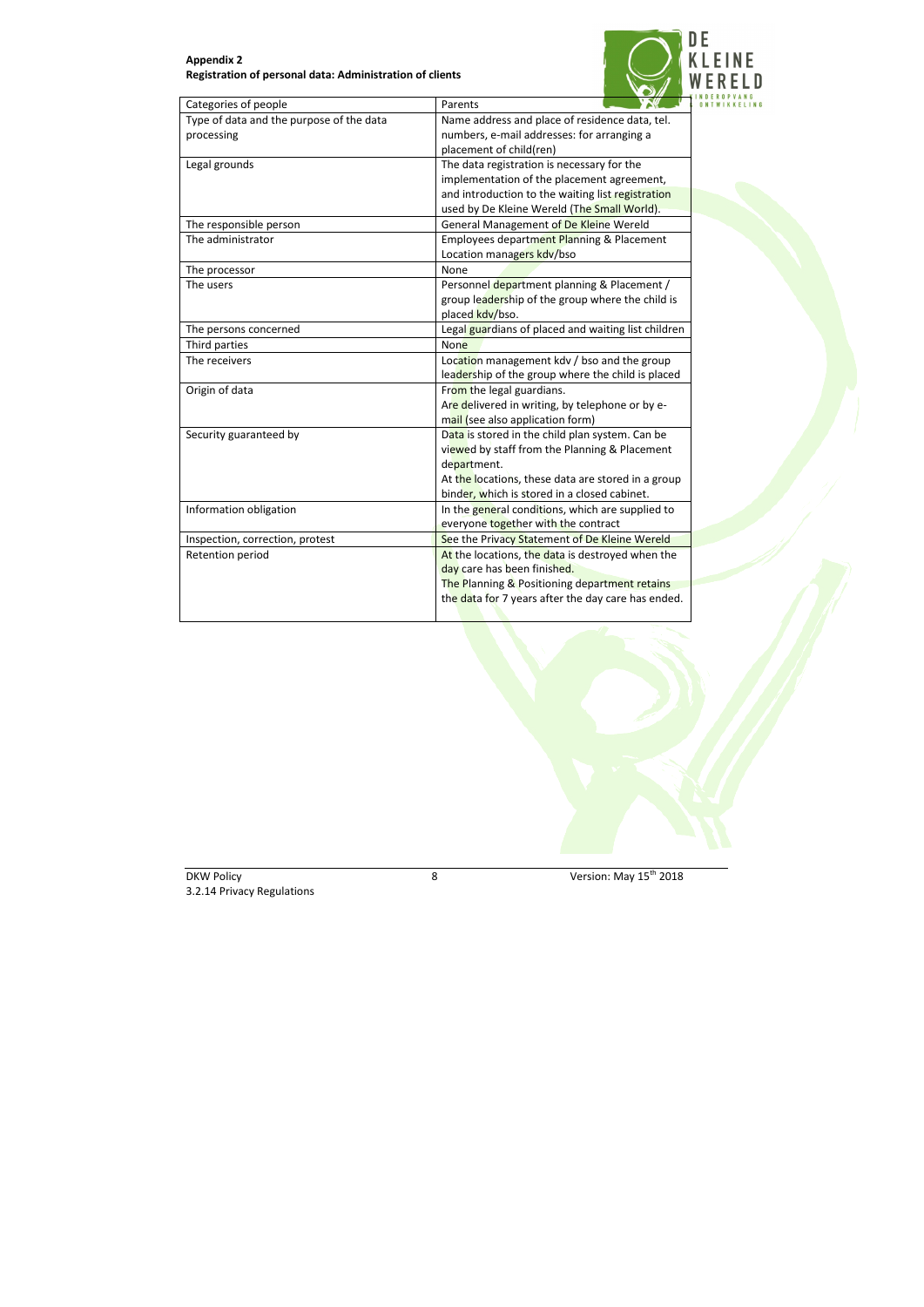

# **Registration of personal data: Financial registration of clients**

| Categories of people                     | Parents                                           |
|------------------------------------------|---------------------------------------------------|
| Type of data and the purpose of the data | Income data: in order to calculate the parental   |
| processing                               | contribution for the care of his / her child(ren) |
| Legal grounds                            | The data registration is necessary for the        |
|                                          | implementation of the placement agreement         |
| The responsible person                   | General Management of De Kleine Wereld            |
| The administrator                        | Debtors administration employees of the finance   |
|                                          | department                                        |
| The processor                            | None                                              |
| The users                                | Debtors administration employees of the finance   |
|                                          | department                                        |
| The persons concerned                    | Legal guardians of placed children and waiting    |
|                                          | list children                                     |
| Third parties                            | The accountant                                    |
| The receivers                            | The employees of the Planning & Placement         |
|                                          | department and the employees of the debtors       |
|                                          | administration                                    |
| Origin of data                           | From legal guardians                              |
| Security guaranteed by                   | Only viewable by employees of Planning &          |
|                                          | Placement and the Financial department through    |
|                                          | a secure login.                                   |
| Information obligation                   | By signing the agreement, the person concerned    |
|                                          | is aware of the fact that data is known to De     |
|                                          | Kleine Wereld                                     |
| Inspection, correction, protest          | See the Privacy Statement of De Kleine Wereld.    |
| Retention period                         | The income data is retained for 7 years.          |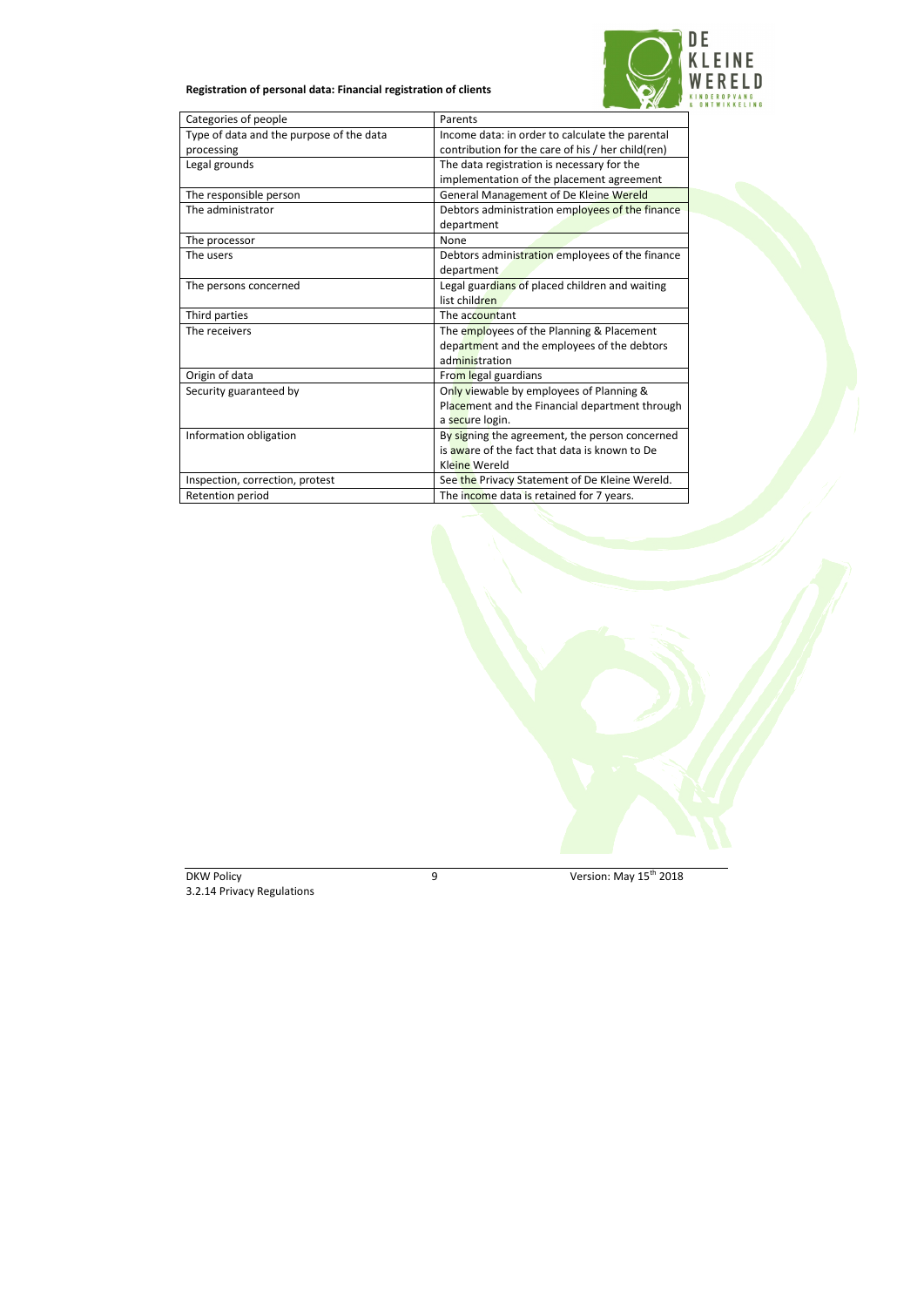# **Registration of personal data: Child**



| Categories of people                     | Children                                          |
|------------------------------------------|---------------------------------------------------|
| Type of data and the purpose of the data | Name, address and place of residence data,        |
| processing                               | medical data, contact data of legal guardians: in |
|                                          | order to be able to inform the caretakers in      |
|                                          | emergency situations and to perform the right     |
|                                          | actions                                           |
| Legal grounds                            | The data registration is necessary in accordance  |
|                                          | with the general conditions                       |
| The responsible person                   | General Management of De Kleine Wereld            |
| The administrator                        | Location management kdv/bso                       |
| The processor                            | None                                              |
| The users                                | Group leadership and manager                      |
| The persons concerned                    | Legal guardian                                    |
| Third parties                            | None                                              |
| The receivers                            | Group leadership of the group where child is      |
|                                          | placed, (assistant) Location management kdv /     |
|                                          | bso.                                              |
|                                          | Emergency services such as police, fire brigade,  |
|                                          | hospital in case of emergencies where their help  |
|                                          | is called in                                      |
| Origin of data                           | Legal guardians and in the case of placement      |
|                                          | data, the dept. Planning & placement              |
| Security guaranteed by                   | The data are available via Konnect (group and     |
|                                          | parent app) via a login.                          |
|                                          | A hardcopy of a part of the data is stored in     |
|                                          | closed cabinets. During working hours there is a  |
|                                          | group folder next to the telephone in which this  |
|                                          | data is stored.                                   |
| Information obligation                   | By signing the master card, the person concerned  |
|                                          | is aware of the fact that the data are known to   |
|                                          | De Kleine Wereld.                                 |
| Inspection, correction, protest          | See the Privacy Statement of De Kleine Wereld.    |
| Retention period                         | All data will be deleted after termination of the |
|                                          | day care.                                         |

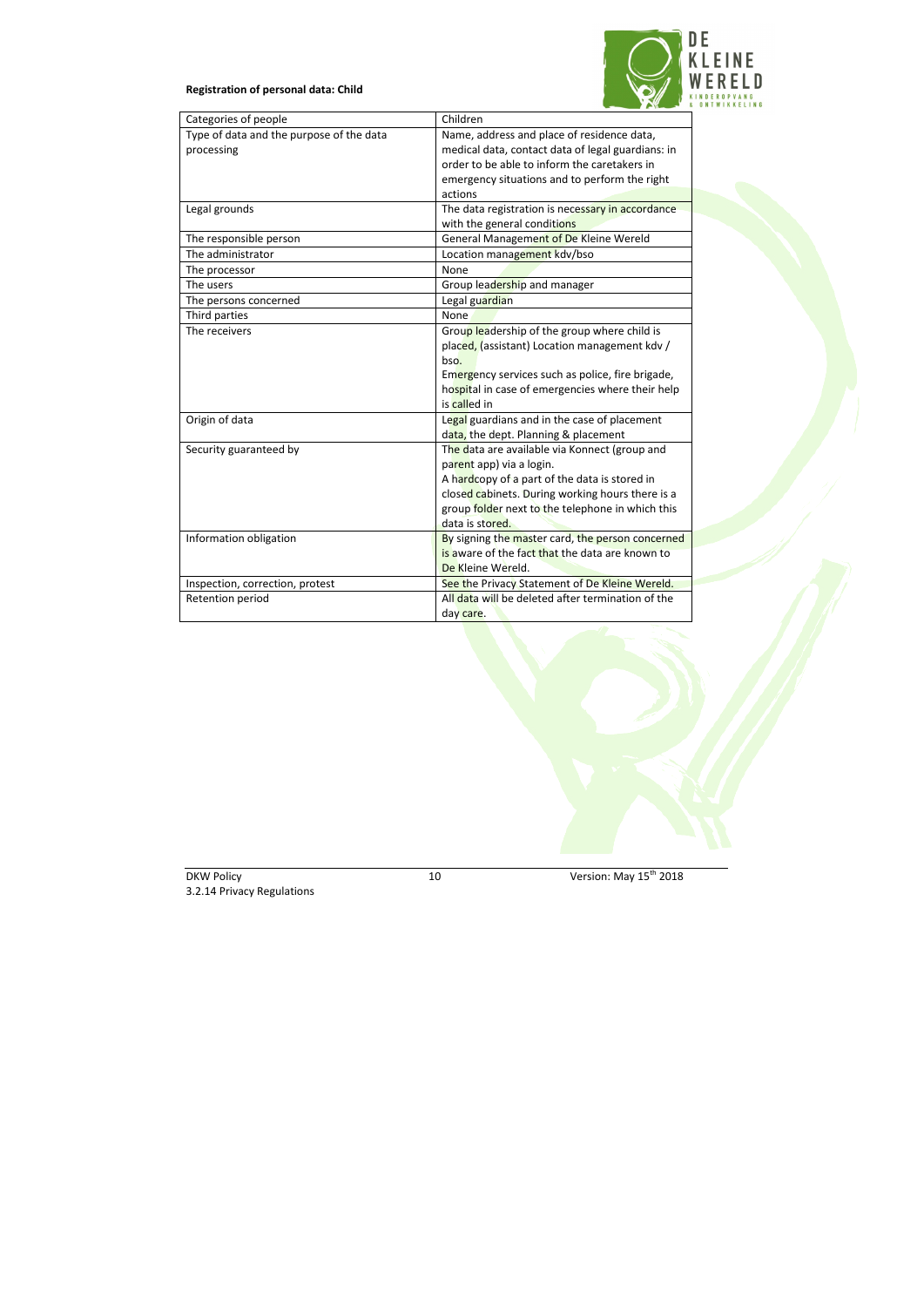



| Categories of people                     | Parents                                             |
|------------------------------------------|-----------------------------------------------------|
| Type of data and the purpose of the data | Name, address and place of residence data,          |
| processing                               | telephone numbers, e-mail addresses: for            |
|                                          | treating and possibly resolving the complaints      |
| Legal grounds                            | The data registration is necessary for the          |
|                                          | execution of the complaints procedure               |
| The responsible person                   | <b>General Management De Kleine Wereld</b>          |
| The administrator                        | Manager day care                                    |
| The processor                            | None                                                |
| The users                                | Manager day care                                    |
| The persons concerned                    | Legal guardians of placed children and waiting list |
|                                          | children                                            |
| Third parties                            | Regional complaints committee                       |
| The receivers                            | Managers of the department where a complaint        |
|                                          | has been filed                                      |
| Origin of data                           | From legal guardians                                |
| Security guaranteed by                   | Data are stored in a digital file and in a          |
|                                          | complaints folder.                                  |
| Information obligation                   | Parents receive written information about the       |
|                                          | complaints procedure during the intake              |
| Inspection, correction, protest          | See the Privacy Statement of De Kleine Wereld.      |
| Retention period                         | 7 years after the settling of the complaint         |

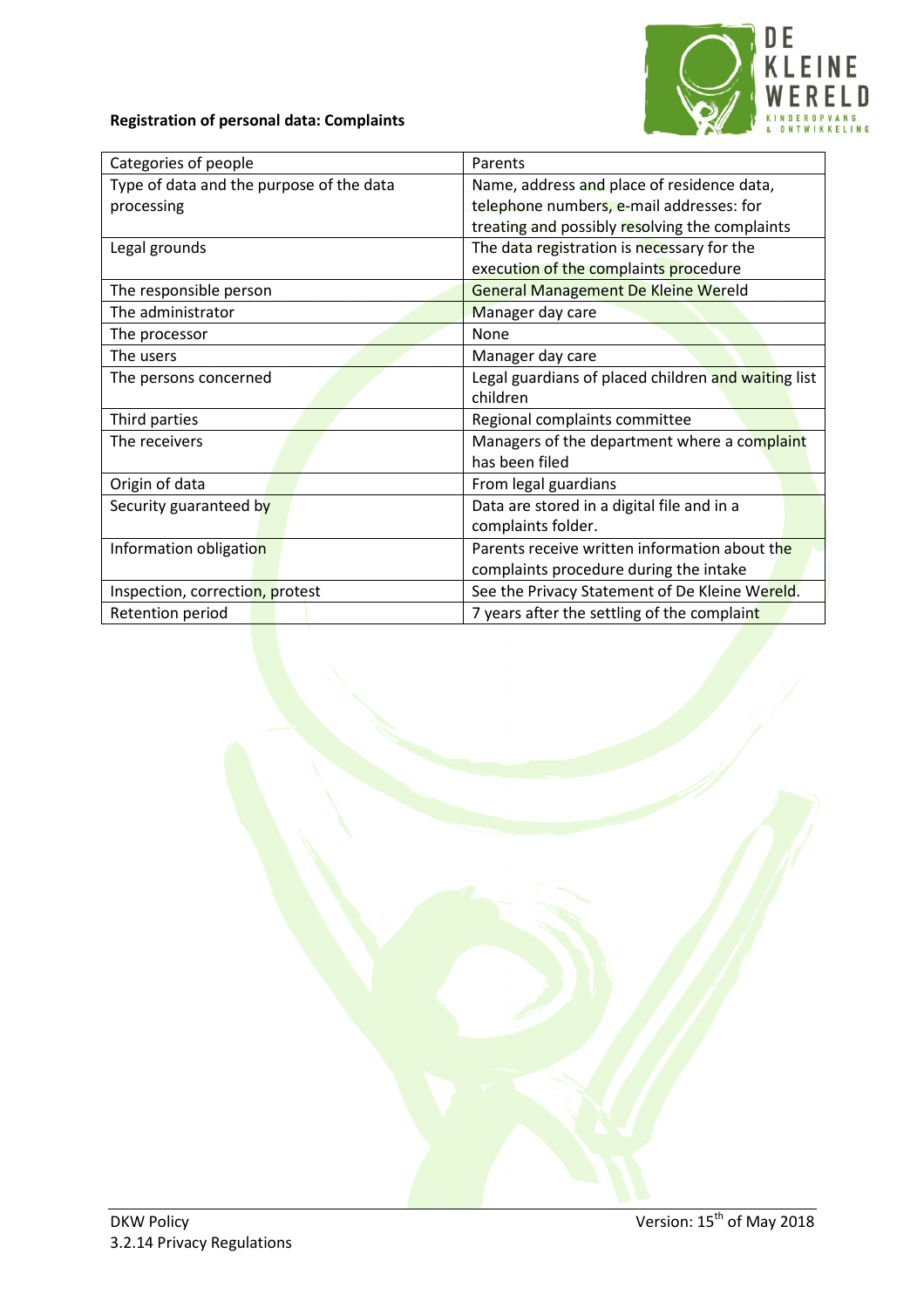

# **Registration of personal data: Waiting list**

| Categories of people                     | Parents                                             |
|------------------------------------------|-----------------------------------------------------|
| Type of data and the purpose of the data | Name, address and place of residence data,          |
| processing                               | telephone numbers, e-mail addresses: for            |
|                                          | arranging a placement of child(ren)                 |
| Legal grounds                            | The data registration is necessary for the          |
|                                          | implementation of the placement agreement           |
| The responsible person                   | <b>General Management De Kleine Wereld</b>          |
| The administrator                        | Employees of the department Planning &              |
|                                          | Placement                                           |
| The processor                            | None                                                |
| The users                                | Employees of the department Planning &              |
|                                          | Placement                                           |
| The persons concerned                    | Legal guardians of placed children and waiting list |
|                                          | children                                            |
| Third parties                            | Mediation organizations                             |
| The receivers                            | The department Planning & Placement                 |
| Origin of data                           | From legal guardians.                               |
|                                          | Are delivered in writing, by telephone or by e-     |
|                                          | mail (see also application form)                    |
| Security guaranteed by                   | Data are stored in the child planning system.       |
|                                          | These can be viewed by staff of the Planning &      |
|                                          | Placement department.                               |
| Information obligation                   | By providing data by telephone or e-mail, the       |
|                                          | person concerned is aware of the fact that data is  |
|                                          | known by De Kleine Wereld                           |
| Inspection, correction, protest          | See the Privacy Statement of De Kleine Wereld.      |
| Retention period                         | Until the child reaches either 4 or 12 years of age |

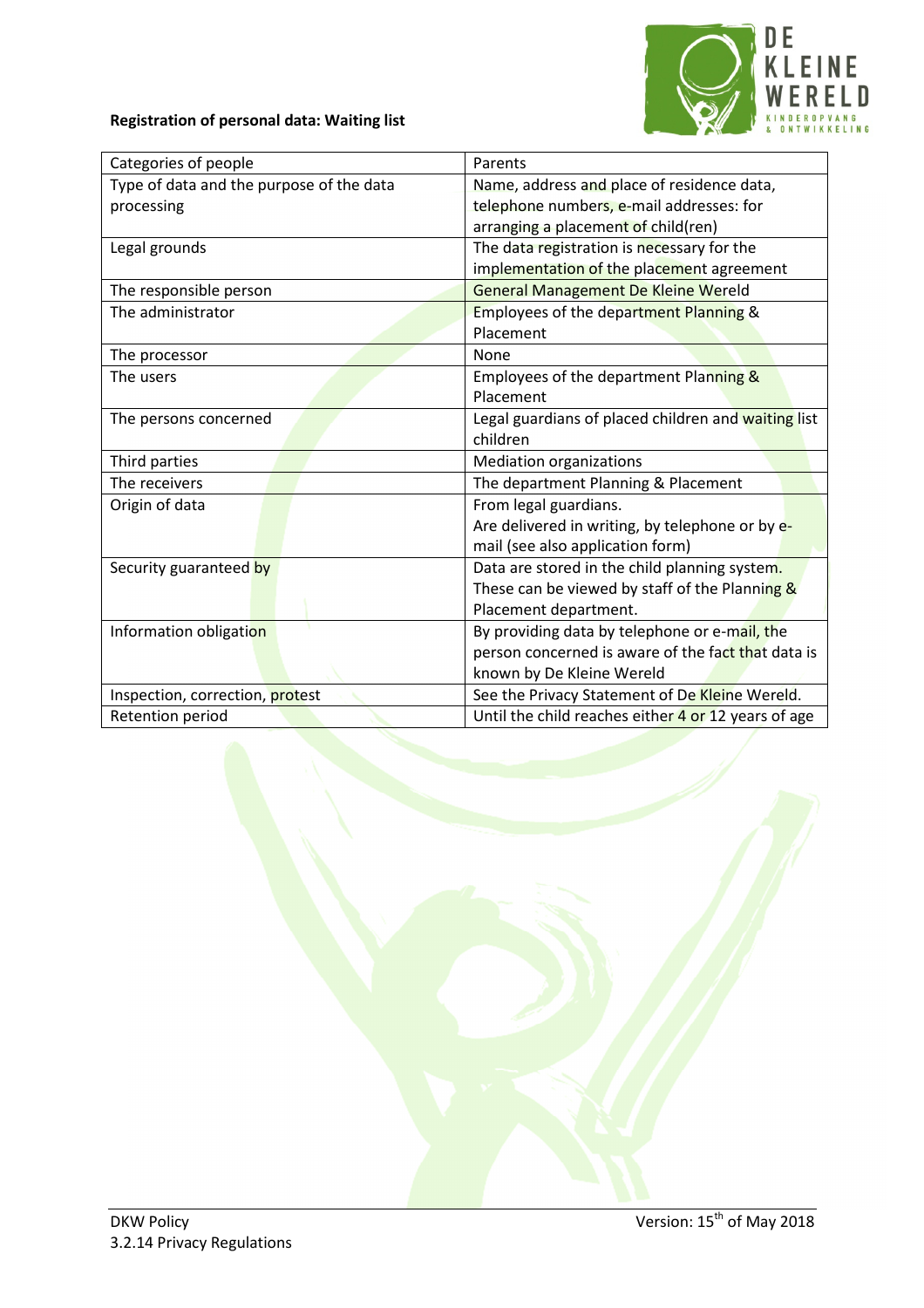

# **Registration of personal data: Child observation data**

| Categories of people                     | Children                                          |
|------------------------------------------|---------------------------------------------------|
| Type of data and the purpose of the data | Name, date of birth and development data, with    |
| processing                               | the aim of measuring the well-being of children.  |
| Legal grounds                            | The data registration is necessary for measuring  |
|                                          | the well-being.                                   |
| The responsible person                   | <b>General Management of De Kleine Wereld</b>     |
| The administrator                        | Pedagogue                                         |
| The processor                            | Group leadership                                  |
| The users                                | Group leadership and Location Manager             |
| The persons concerned                    | Legal guardians                                   |
| Third parties                            | None                                              |
| The receivers                            | None                                              |
| Origin of data                           | Observations by the group leadership              |
| Security guaranteed by                   | Digitally (in the parents app)                    |
| Information obligation                   | Parents receive information about the             |
|                                          | observation procedure during the intake           |
| Inspection, correction, protest          | See the Privacy Statement of De Kleine Wereld.    |
| Retention period                         | All data will be deleted after termination of the |
|                                          | day care, unless external help has been called    |
|                                          | in. In that case a maximum of 2 years applies     |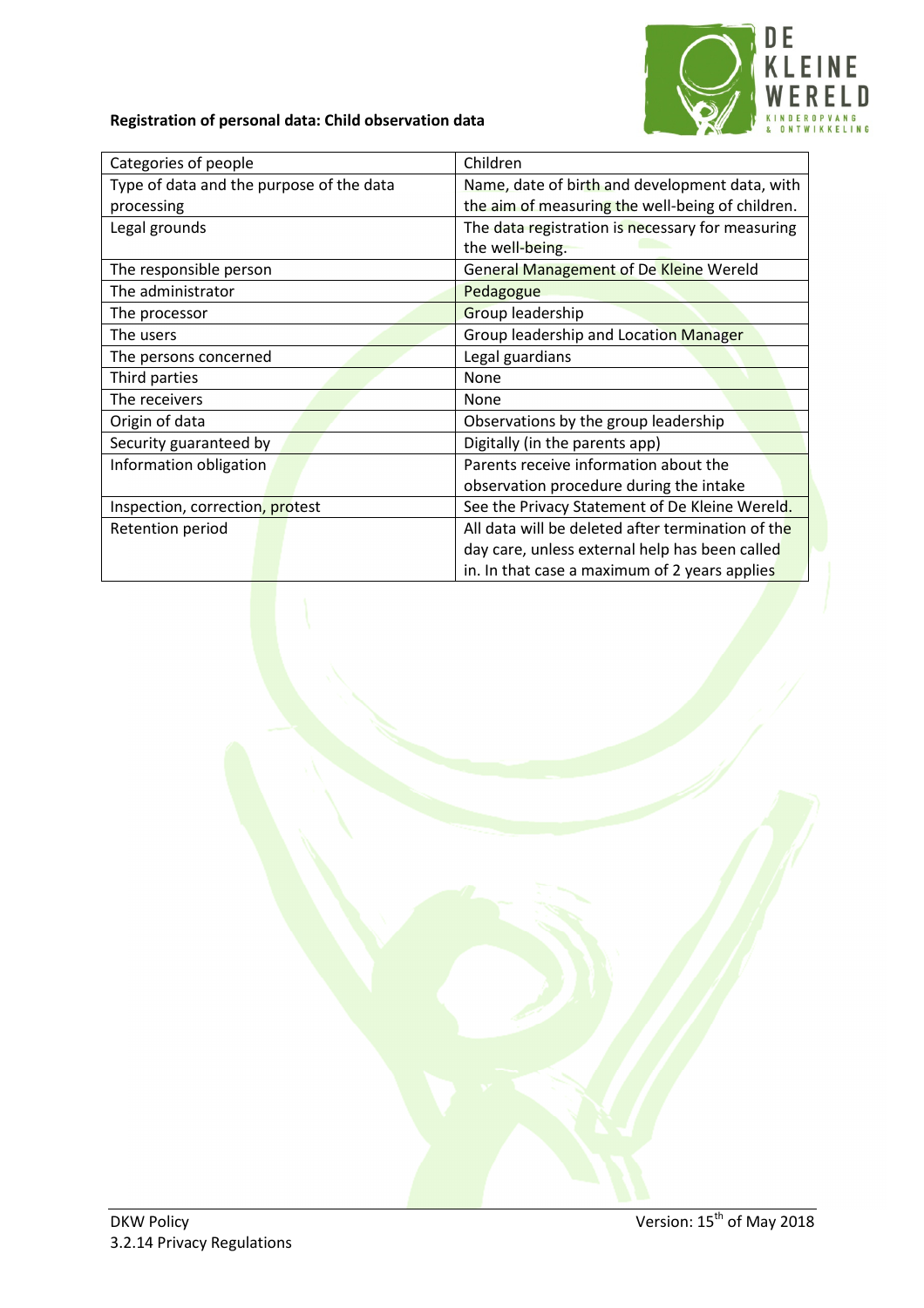

# **Registration of personal data: Employees**

| Categories of people                     | Employees                                       |
|------------------------------------------|-------------------------------------------------|
| Type of data and the purpose of the data | Name, address and place of residence data,      |
| processing                               | telephone numbers, e-mail addresses: to be able |
|                                          | to enter into a written contract of employment  |
|                                          | and to be able to pay salary                    |
| Legal grounds                            | The data of our employees have been obtained    |
|                                          | for entering into a written employment contract |
|                                          | and for salary payments                         |
| The responsible person                   | General Management of De Kleine Wereld          |
| The administrator                        | <b>Employees HR department</b>                  |
| The processor                            | Salary office                                   |
| The users                                | HR department                                   |
| The persons concerned                    | Employees                                       |
| Third parties                            | None                                            |
| The receivers                            | <b>Employees HR department</b>                  |
| Origin of data                           | Employees                                       |
| Security guaranteed by                   | Digital files and login security of computer    |
|                                          | systems                                         |
| Information obligation                   | Will be provided upon signing of the employment |
|                                          | contract                                        |
| Inspection, correction, protest          | See the Privacy Statement of De Kleine Wereld.  |
| Retention period                         | Data in personnel file with regard to fiscal    |
|                                          | retention obligations: Maximum 7 years after    |
|                                          | termination of employment. Other data in the    |
|                                          | personnel file: Maximum 2 years after           |
|                                          | termination of employment                       |